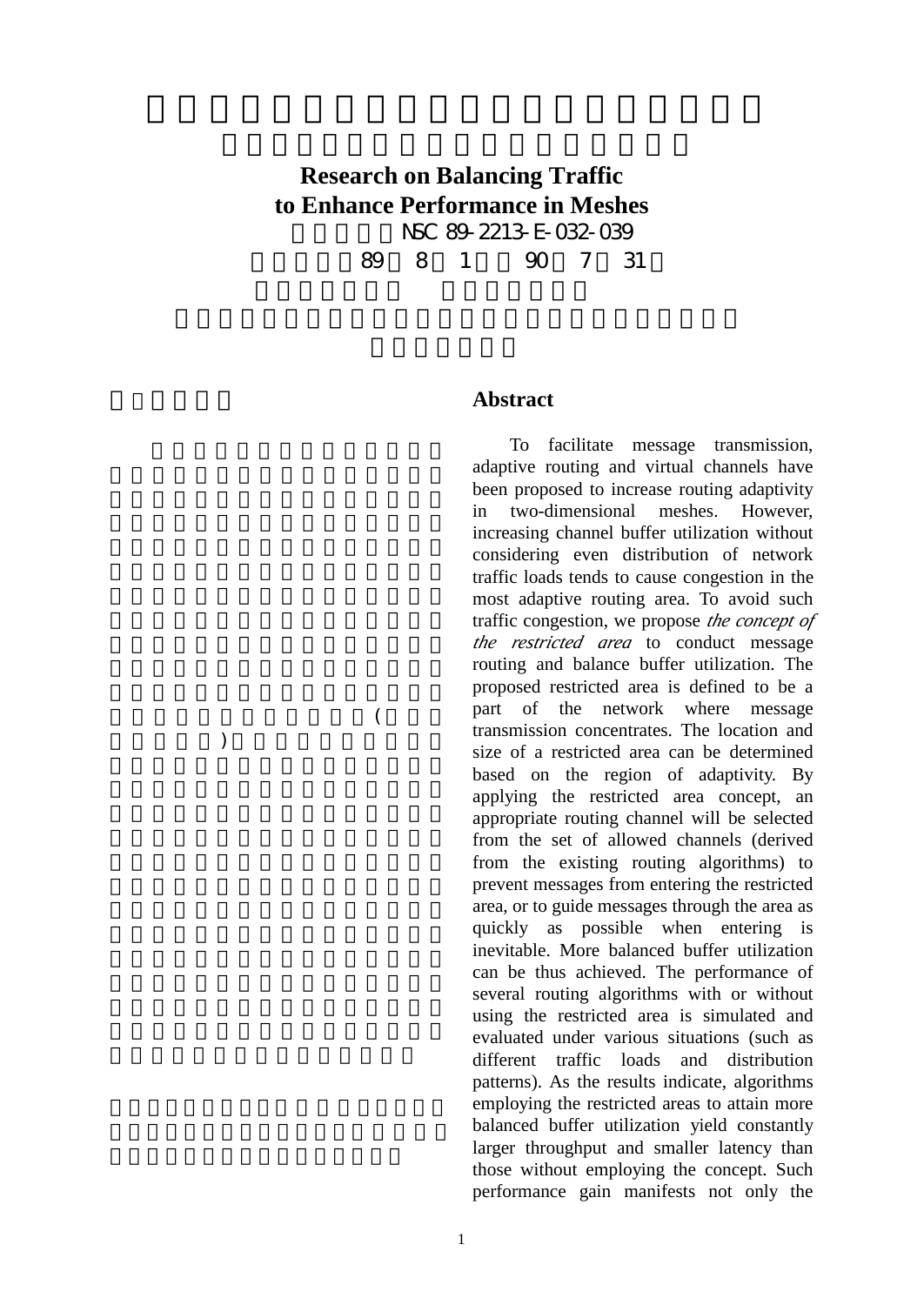advantage of the restricted area concept but also the importance of balancing buffer utilization.

Keywords Meshes, traffic balance, wormhole routing, adaptive routing, turn model, virtual channels, regions of adaptivity, channel buffer utilization, performance evaluation.

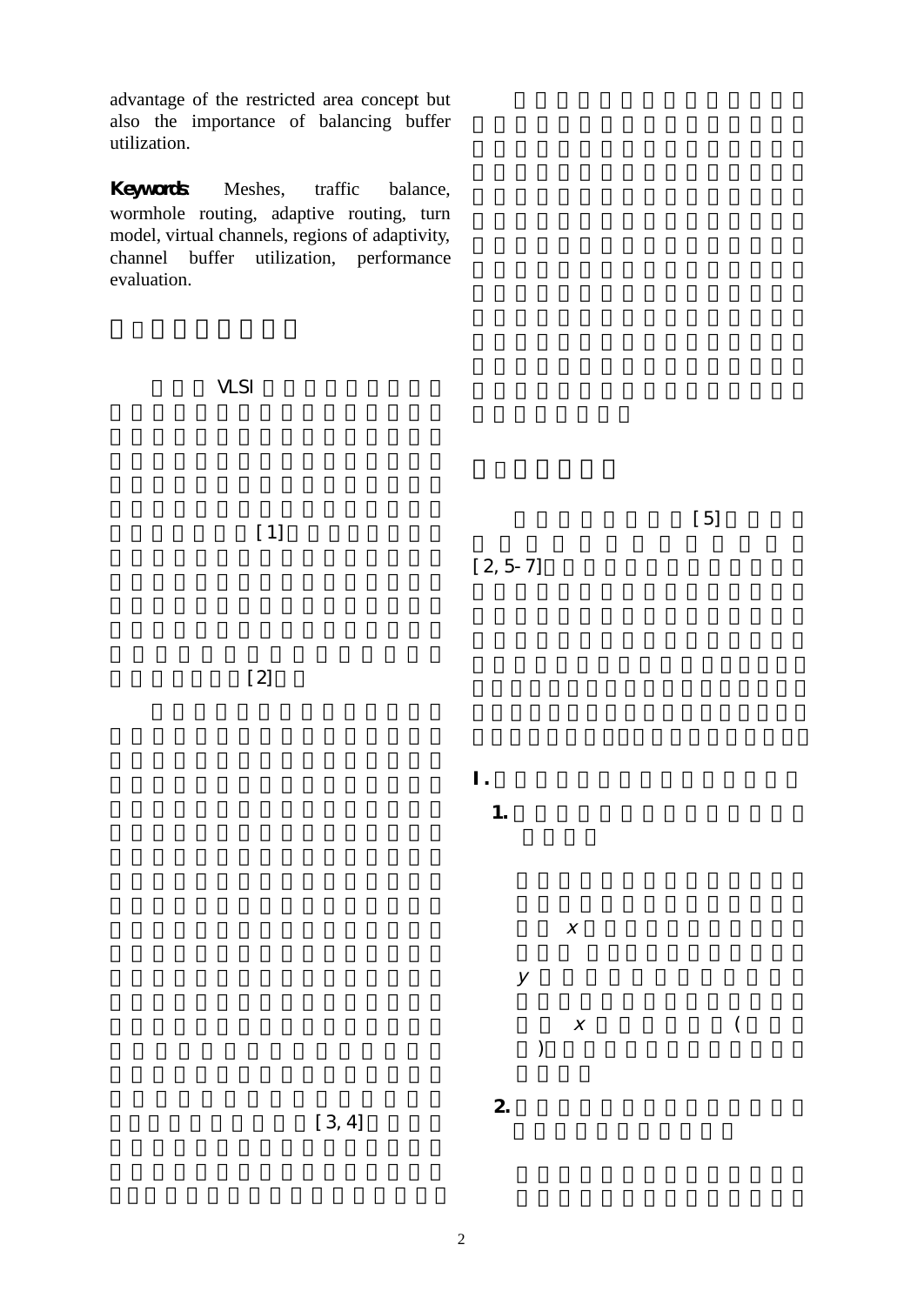**IEEE Transactions**  $on$  Parallel and Distributed Systems

- [1] L. M. Ni and P. K. McKinley, "A survey of Wormhole Routing Techniques in Direct Network," *IEEE Computer*, Vol. 26, No. 2, pp. 62-76, Feb. 1993.
- [2] C. J. Glass and L. M. Ni, "The Turn Model for Adaptive Routing," *J. ACM*, Vol. 41, No. 5, pp. 874-902, Sept. 1994.
- [3] W. J. Dally, "Virtual Channel Flow Control," *IEEE Trans. Parallel and Distributed Systems*, Vol. 3, No. 3, pp.194-205, Mar. 1992.
- [4] W. J. Dally and H. Akoi, "Deadlock-Free Adaptive Routing in Multicomputer Networks Using Virtual Channels," *IEEE Trans. Parallel and Distributed Systems*, Vol. 4, No. 4, pp. 466-475, Apr. 1993.
- [5] J. Upadhyay, V. Varavithya and P. Mohapatra, "A Traffic-Balanced Adaptive Wormhole Routing Scheme for Two-Dimensional Meshes," *IEEE Trans. Computers*, Vol. 46, No. 2, pp. 190-197, Feb. 1997.

3

II.當欲傳送之封包位於管制區 時:

 $\mathsf{y}$ 

 $\mathcal Y$ 

 $\chi$ 

1.  $\blacksquare$ 

2.目標節點位於管制區外:

 $\chi$